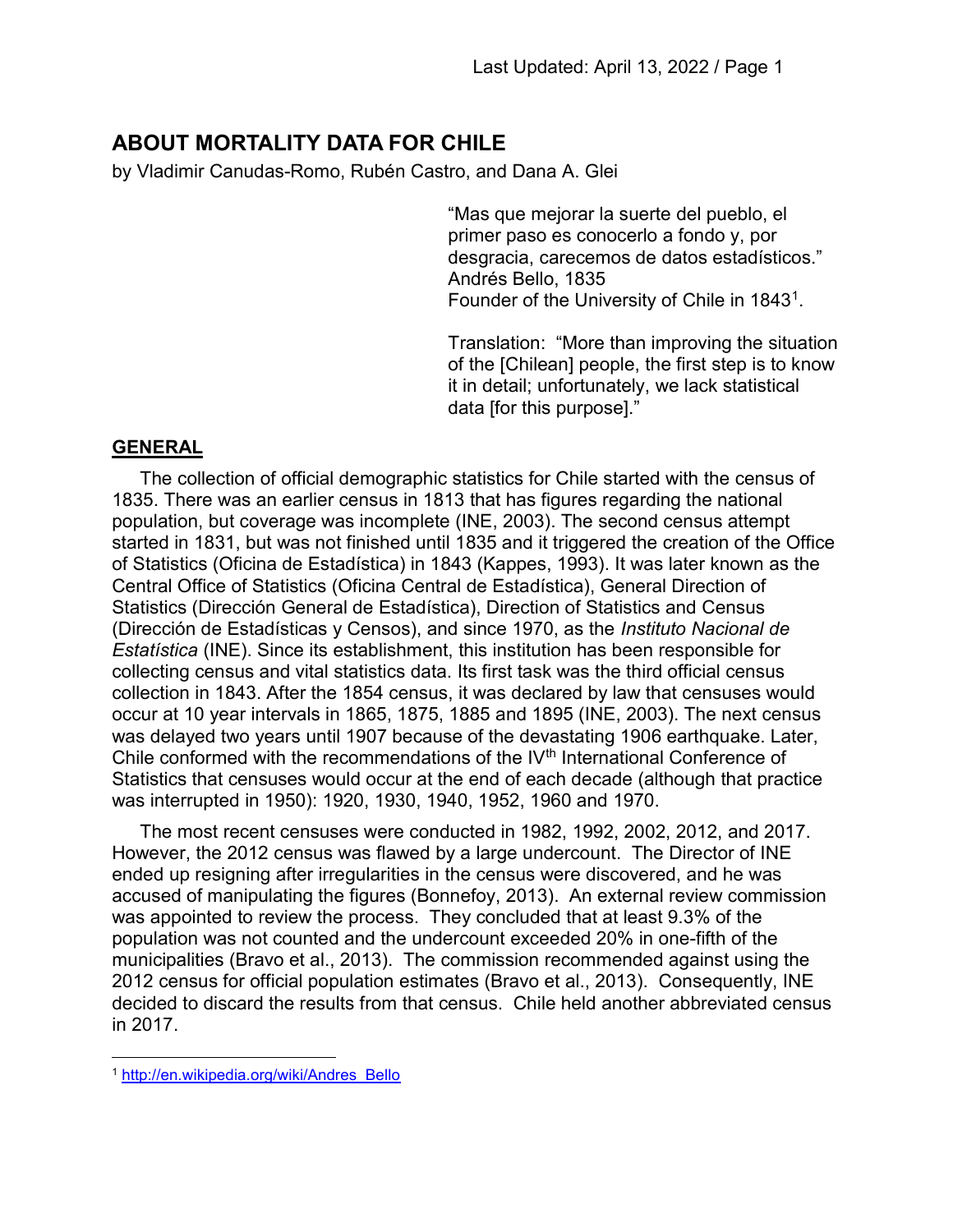In Chile, vital statistics data, which complemented the information provided by the censuses, were first published in 1860 with the first edition of the Statistical Yearbook of the Republic of Chile (Anuario Estadístico de la República de Chile). This information was published under that title on a regular basis until 1937, and much of the data was also published in smaller collections since 1911, among them Demography (Kappes, 1993). This latter publication also had the title Demography and Social Welfare (Demografía y Asistencia Social) in some years. In recent years, the title for the Annual Vital Statistics Yearbook has varies somewhat: Demographic Yearbook (Anuario de Demografía) in 1997-99; Vital Statistics Yearly Report (Estadísticas Vitales Informe Anual) in 2005-11, 2016; Yearbook of Vital Statistics (Anuario de Estadísticas Vitales) in 2000-04, 2012-15, 2017-19.

The registration of vital events and the preparation, collection, and publication of these data is currently carried out by three institutions that constitute the System of Vital Statistics (Sistema de Estadísticas Vitales). Those three institutions are the Civil and Identification Register Service (Servicio de Registro Civil e Identificación), the Ministry of Health (Ministerio de Salud), and the INE (INE, 2003).

The mortality series for Chile included in the Human Mortality Database (HMD) covers the period since 1992. This initial series was selected after assessment of the developments in birth, death, and population counts during the second half of the twentieth century. Parts of this evaluation are included in the present document. The main reasons for restricting the HMD series to the period since 1992 are: 1) 1992 was the first census with less than 3% age misreporting; 2) it is only in the last decade of the twentieth century that the percentage of delayed birth registration is 5.4% or lower; and 3) finally, during this period, at least 90% of deaths were certified by a physician. On the page for Chile in the HMD, the section labeled "Input data" includes all of the raw data on population, births and deaths for the second half of the twentieth century that we discuss here.

#### Source of Data

For the HMD, we use death counts disseminated via the Departemento de Estadísticas e Informatión de Salud (DEIS), Ministerio de Salud, Gobierno de Chile website (http://www.deis.cl/bases-de-datos-defunciones/). For recent years, birth counts were obtained from the INE's online archives

(https://www.ine.cl/estadisticas/sociales/demografia-y-vitales/nacimientos-matrimoniosy-defunciones). Sex-specific annual birth counts prior to 2008 were obtained from annual vital statistic publications. Monthly birth counts prior to 2012 were obtained from the Human Fertility Database, who extracted the original data from annual vital statistics publications or from the data archives maintained by the Ministerio de Salud. The census counts were obtained from published tables (1992) or downloaded from INE's online archives (2002 & 2017, see Appendix 1 for more details.)

#### Specific Episodes in Chile's Demographic History in the second half of the twentieth century

Between the 1950s and 1970s, relative to its overall population, Chile did not experience any large scale wave of immigrants, and net migration was mainly negative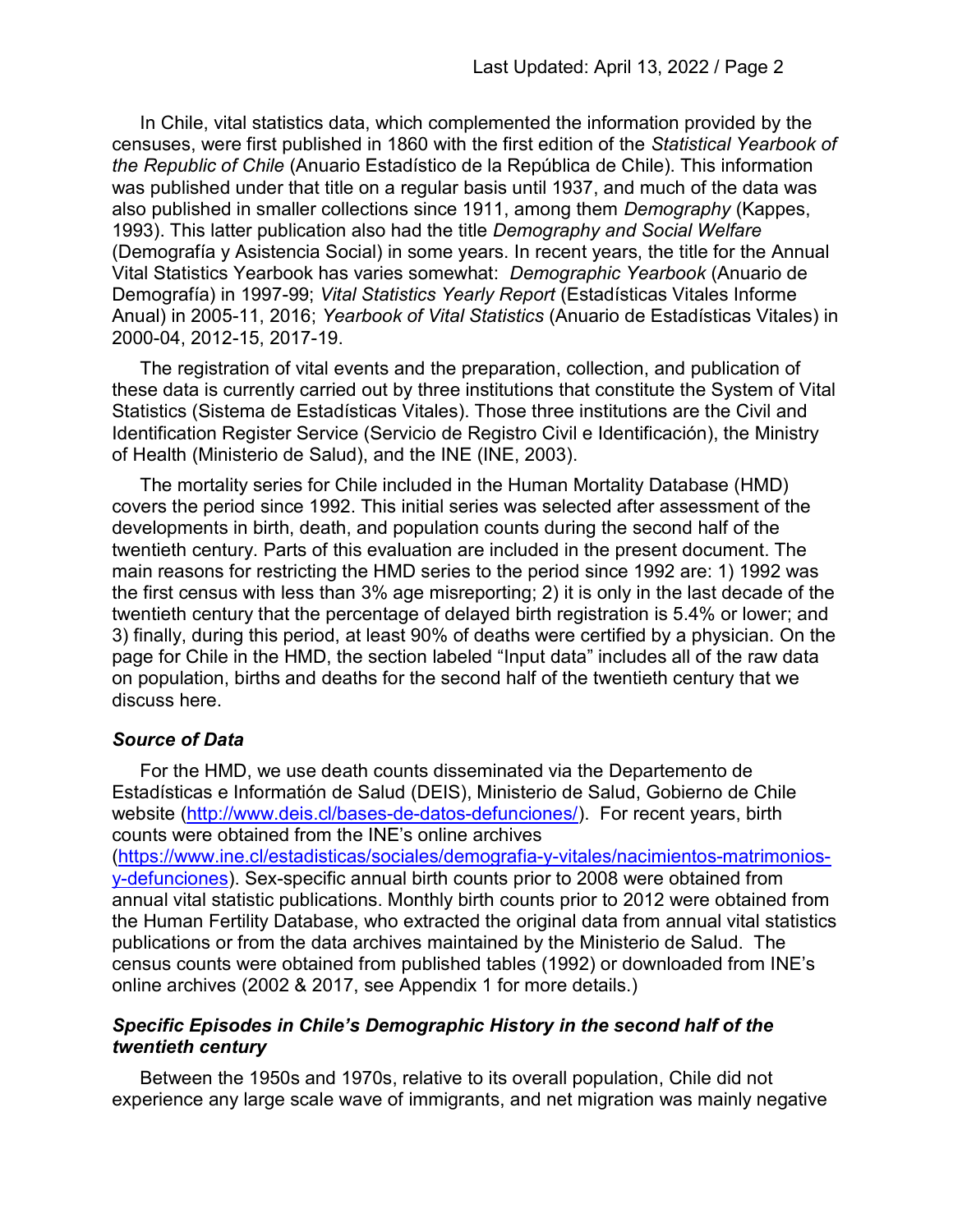but minor. Data from the UN suggests low levels of negative net migration (-0.4% to -0.3%) during 1950-1975, after which net migration increased slowly to near zero in 1990-95 and reached +0.2% during 2010-15 (United Nations, Department of Economic and Social Affairs, Population Division, 2019).

Currently, the largest number of immigrants comes from neighboring countries. Among these migrants, INE (2005) estimated that a large proportion later returned to their country of origin. INE estimated that 857,781 Chileans were living abroad in 2005, 50.1% of whom were in Argentina, 13.3% in the United States and 4.9% in Sweden (INE, 2005). The report Chileans Living Abroad (INE, 2005) notes that economic and family reasons were the main impetus for the emigration. The period of 1970-75 was an exception; political turmoil within Chile caused an increase in political emigration as well as an increase in the number of deaths.

## TERRITORIAL COVERAGE

During the period covered by the HMD, the national territory of Chile is bordered by Peru to the north, Bolivia and Argentina to the east, the South Pole, and the Pacific Ocean to the west (INE, 2003). This also includes Easter Island (Isla de Pascua) and Isla Sala y Gomez. The region of Tacna, which belonged to Chile from 1880 until 1929, is not included in the HMD mortality series.

## DEATH COUNT DATA

#### Coverage and Completeness

Death data cover the *de facto* population. In the second half of the twentieth century, the collection of deaths is of good quality (INE-CEPAL, 2004), and after World War II, the first evidence of mortality decline in Chile was observed in the period 1965 to 1970, together with a strong decline in fertility. This reduction in mortality was interrupted during the years of political turmoil, but after 1975 the declining trend continued. By 1975, infant mortality had reached very low levels comparable to those in developed nations (INE, 1999; INE-CEPAL, 2004). Medical certification of deaths is required by law in Chile; in the 1980s, over 90% of deaths were certified by physicians, and by 2003 this figure had reached 99%. Finally, as another measure of the quality of death registration system, ill-defined conditions were indicated as the cause of death for only 3% of registered deaths in 2003 (Núñez and Icaza, 2006).

As reported to the United Nations Statistical Division (2017) by the Chilean National Statistics Office, completeness of death registration for Chile was 90% or greater in 2012. The Global Burden of Diseases (GBD) study (Wang et al., 2017, see Figure 1) estimated that completeness of death registration in Chile was 95% or higher during 1990-2014. The Latin American Mortality Database (LAMBdA) Team estimated that relative completeness (i.e., the completeness of death registration relative to population counts) was 96% for the intercensal interval 1952-60, but improved to 98% for the period centered at 2006 based on the census in 2002 (Beltrán-Sánchez et al., 2019, see Table 3.4).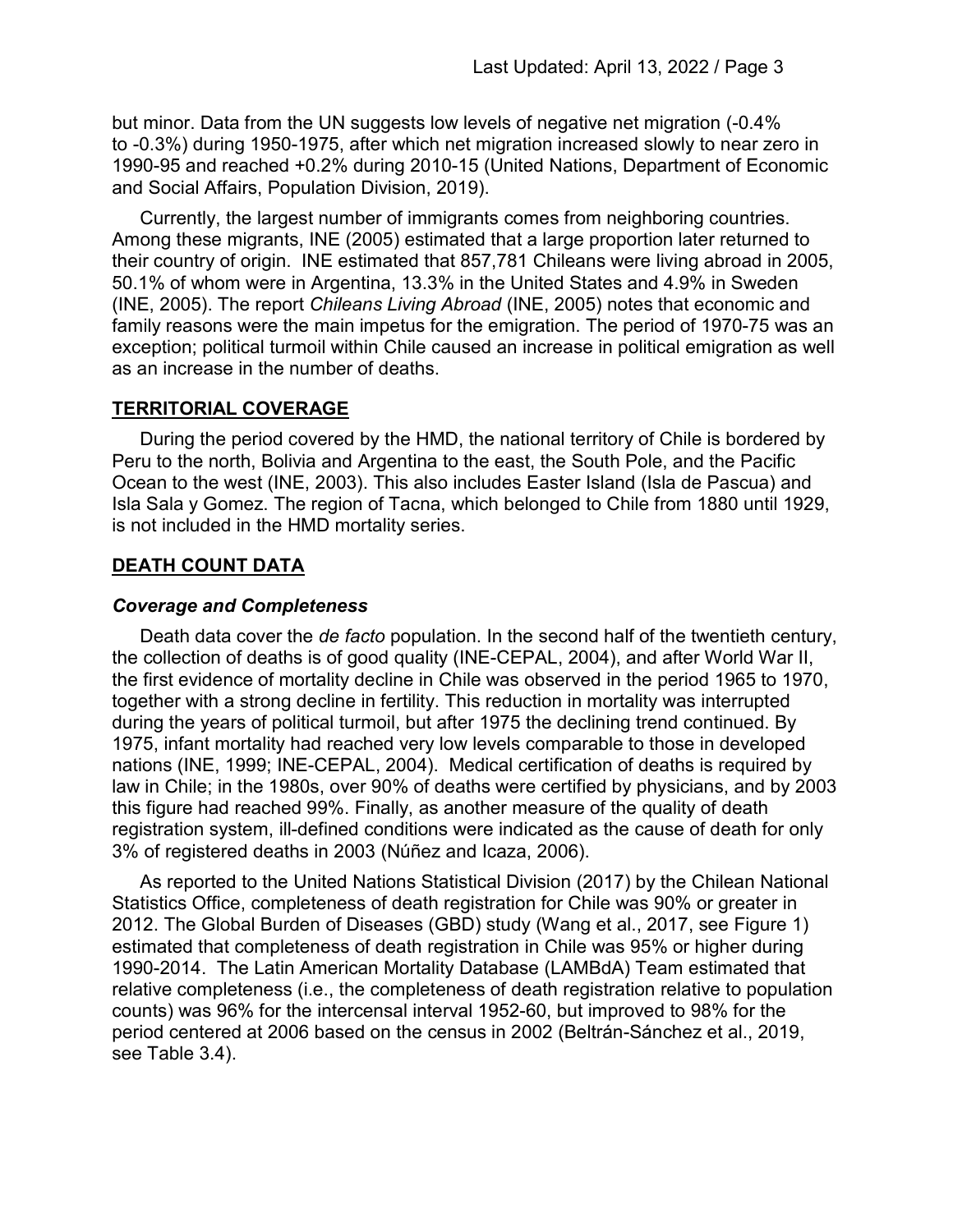#### Specific Details

Individual death records for 1990-2020 were downloaded from DEIS and aggregated to obtain death counts by sex, single year age, and calendar year.

### POPULATION COUNT DATA

#### Coverage and Completeness

All Chilean censuses represent the *de facto* population. The country has a long history of censuses, but data quality has varied over time (Goyer and Draaijer, 1983). INE calculated that the Census of 1940 was underenumerated by 4% and published only adjusted results with no documentation for the adjustment method. Table 1 presents an indicator of age heaping on any terminal digit (i.e., Myer's Index) for the subsequent five censuses. Myer's Index ranges from 0 to 90, where 0 indicates no age heaping.

Whipple's Index shows the excess or deficit of people at ages ending in 0 or 5. When this index is applied to Chilean data it suggests that the 1960 Census was of high quality (Goyer and Draaijer, 1983), yet Myer's Index indicates that age is reported incorrectly for more than 10% of the population (Table 1). The 1970 census showed little improvement in Myer's index and worsening of Whipple's Index. During the last three decades of the twentieth century, data quality improved substantially.

Table 1. Myer's Index for the Chilean censuses from 1952 to 2002.

| <b>CENSUS</b> | Total | <b>Males</b> | Females |
|---------------|-------|--------------|---------|
| 1952          | 15.3  | 12.9         | 17.6    |
| 1960          | 12.9  | 11.0         | 14.6    |
| 1970          | 10.3  | 9.4          | 11.2    |
| 1982          | 4.0   | 3.3          | 4.7     |
| 1992          | 2.6   | 2.4          | 2.9     |
| 2002          | 2.5   | 2.5          | 2.6     |
|               |       |              |         |

Source: INE-CEPAL. 2004

In Figure 1, we plotted the total population based on the 1992, 2002, and 2017 censuses against the official population estimates. The latter are higher than the former; the biggest differential is for men in 2017, where the official population estimate as of June 30, 2017 is 5.5% higher than the April 19, 2017 census count. The total census count in 2017 is roughly on par with the official population estimate five years earlier.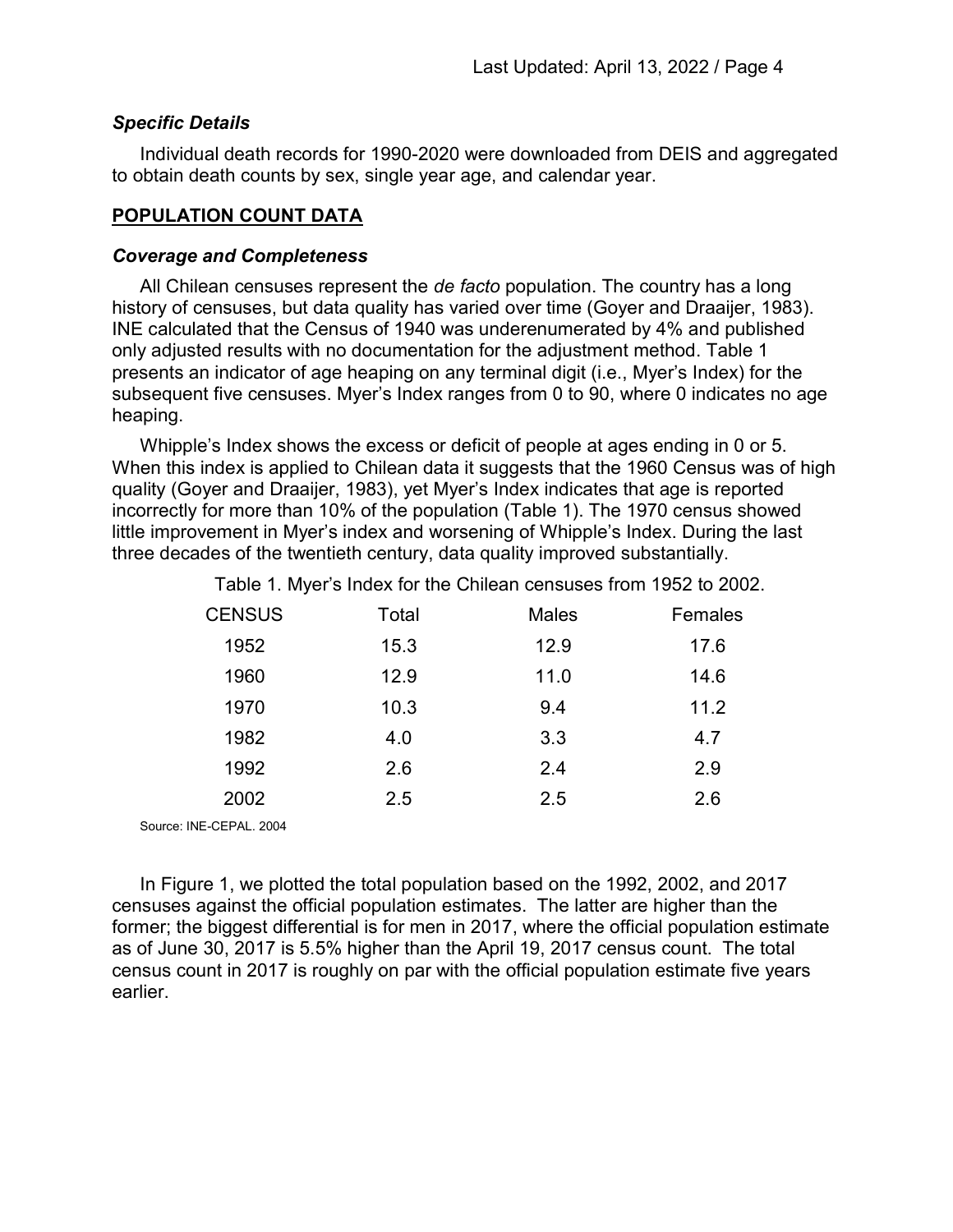

Figure 1. Total population of Chile by sex, Census vs. Official Population, 1992-2021

When we examined the ratio of population estimates to census counts by age, we found that the biggest relative discrepancies were above age 80 in 1992 (Figure 2) and 2002 (Figure 3) and at ages 100 and older in 2017 (Figure 4). However, at those oldest ages, the official population estimates are much lower than the census counts, perhaps because of age exaggeration in the census.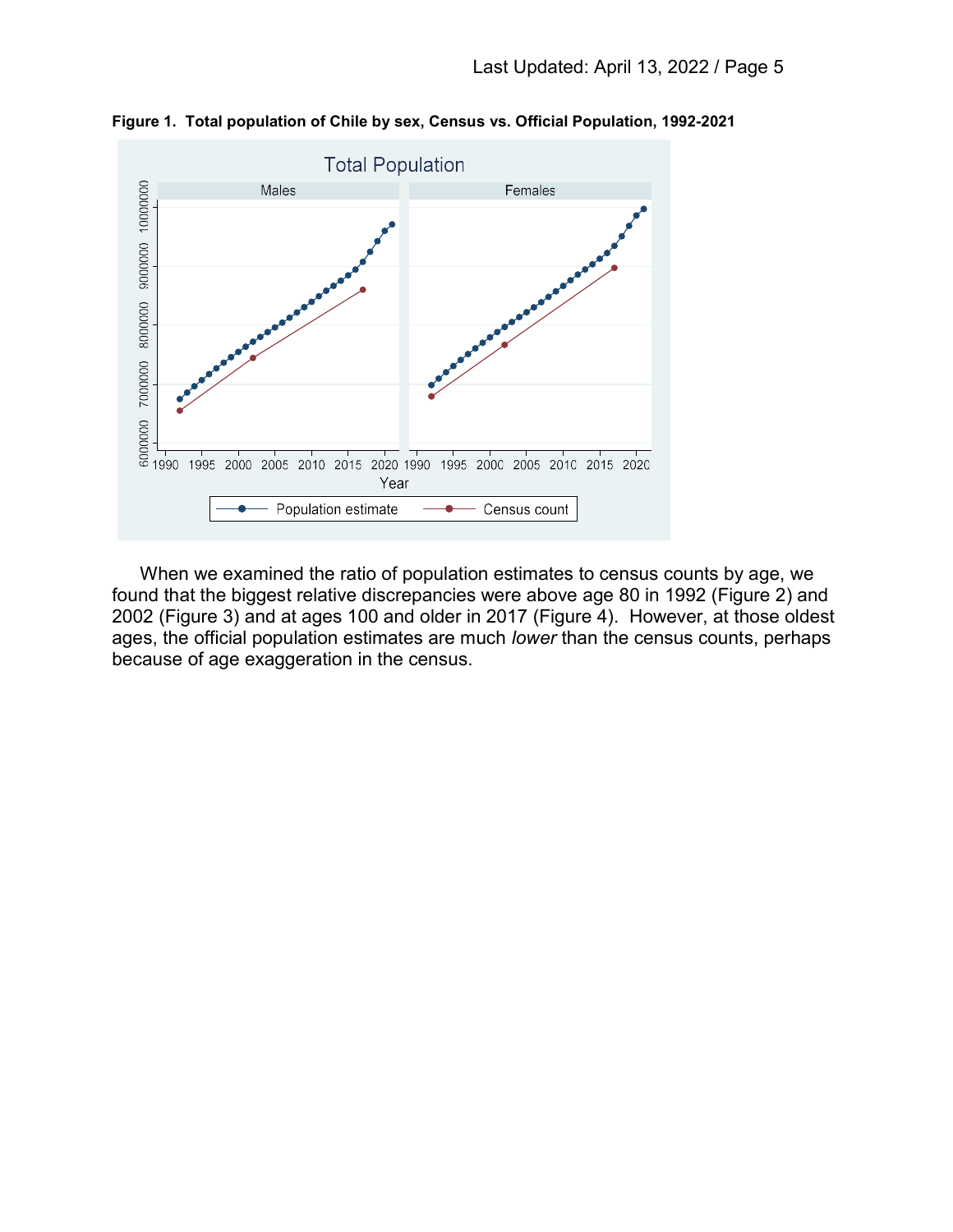The age structure of adjustment appears to differ across the three censuses. In 1992, the official population estimates above age 70 appear to have been adjusted downwards compared with the census counts.





In 2002 (Figure 3), the official population estimates were adjusted downwards compared with the census counts only above age 80.

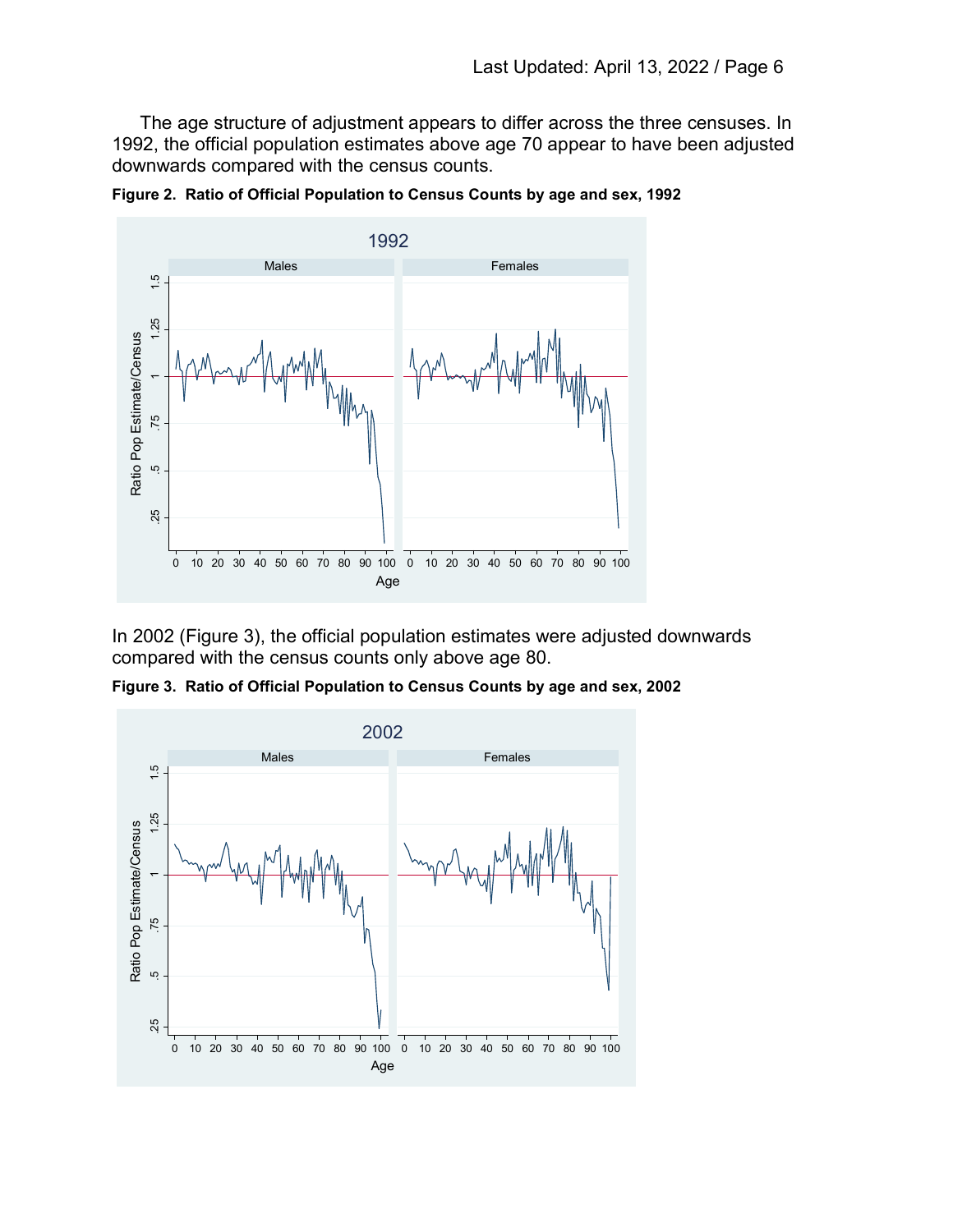By 2017 (Figure 4), the downward adjustment compared with the census counts was only above age 100.



Figure 4. Ratio of Official Population to Census Counts by age and sex, 2017

At younger ages, there does not appear to be a consistent census undercount below age 60 in 1992 (Figure 2). Yet, the discrepancies between the (adjusted) population estimates and census counts in 2002 suggest a notable undercount at young ages (Figure 3). By 2017, there appears to be a consistent undercount at most ages below 70 (Figure 3). Although the 1992 and 2002 censuses show evidence of age heaping, the 2017 census appears less affected by age heaping. Altogether, these results suggest that the quality of the census may have improved over time. The problems at working ages may reflect the inability of the statistical system to accurately reflect processes related to internal and international migration.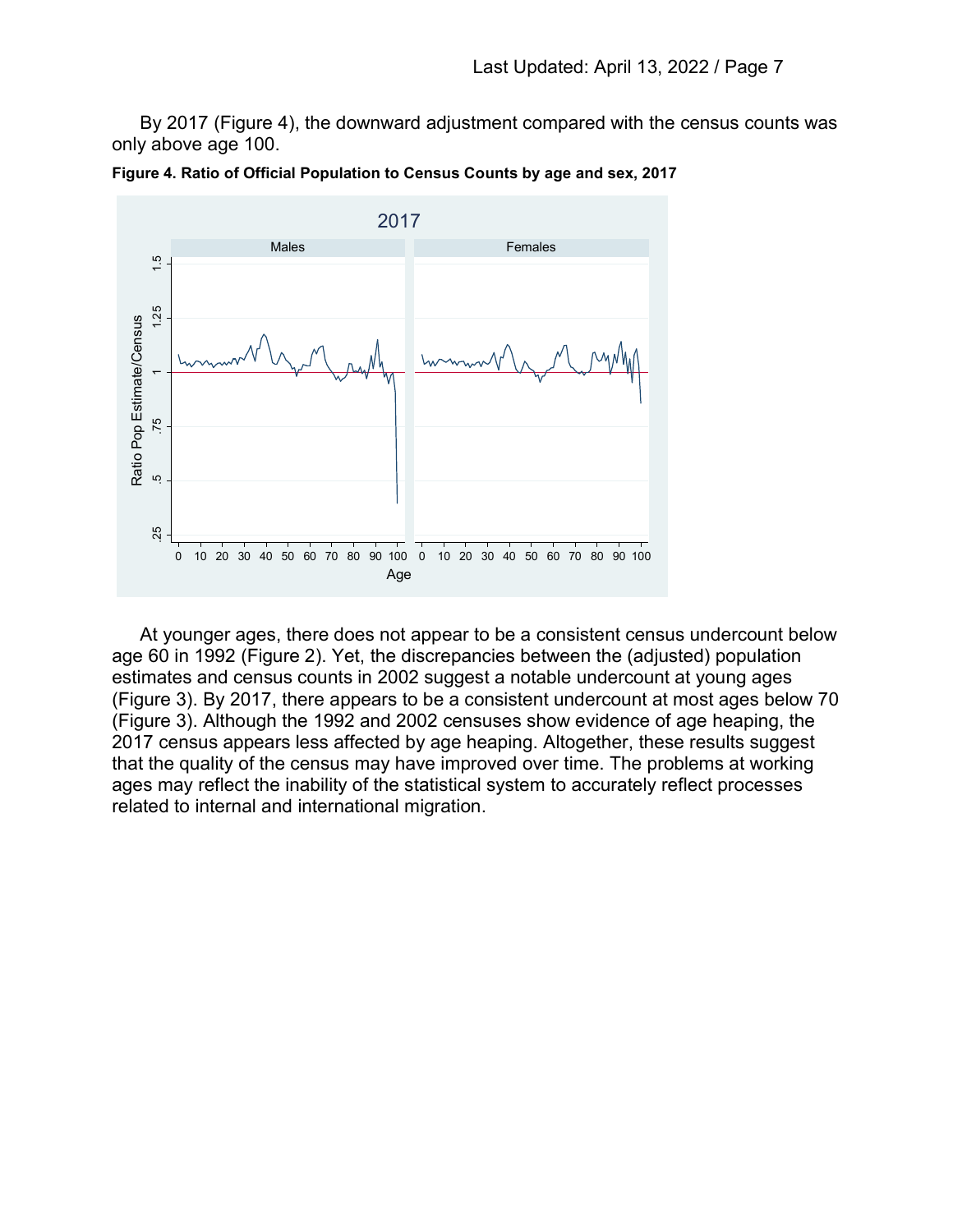When we plot the official population estimates against the census counts below age 70 for 1992 (Figure 5), we can see that the former are generally higher than the latter except at age 5 and ages ending in 10, suggesting age heaping in the census.



Figure 5. Official Population vs. Census Counts by age (<70) and sex, 1992

As we understand it from the documentation (INE, 2018), INE begins with the population in 1992 and then used annual data on fertility, mortality, and migration by sex and age to recursively derive the population estimates for each year. However, it is unclear to us how the estimates for the 1992 population were derived. The documentation indicates that the 1992 population was based on CELADE's calculations using data beginning in 1950, along with old projections.

If the official population estimates are closer to the true population than the census counts but death counts are under-registered, then estimates of life expectancy using unadjusted death counts in the numerator with official population estimates in the denominator will be upwardly biased (i.e., mortality rates will be under-estimated). Therefore, we use the census counts (rather than the official population estimates) and produce our own intercensal estimates using the HMD methods protocol. The resulting HMD estimates of life expectancy are generally similar to those published by INE (2000, 2016) and the UN (United Nations, Department of Economic and Social Affairs, Population Division, 2019).

Although using census counts is probably the best possible alternative, there are several disadvantages:

1) We may not be able to extend the Chilean mortality series for more than a few years, after which we will have to wait for the next census.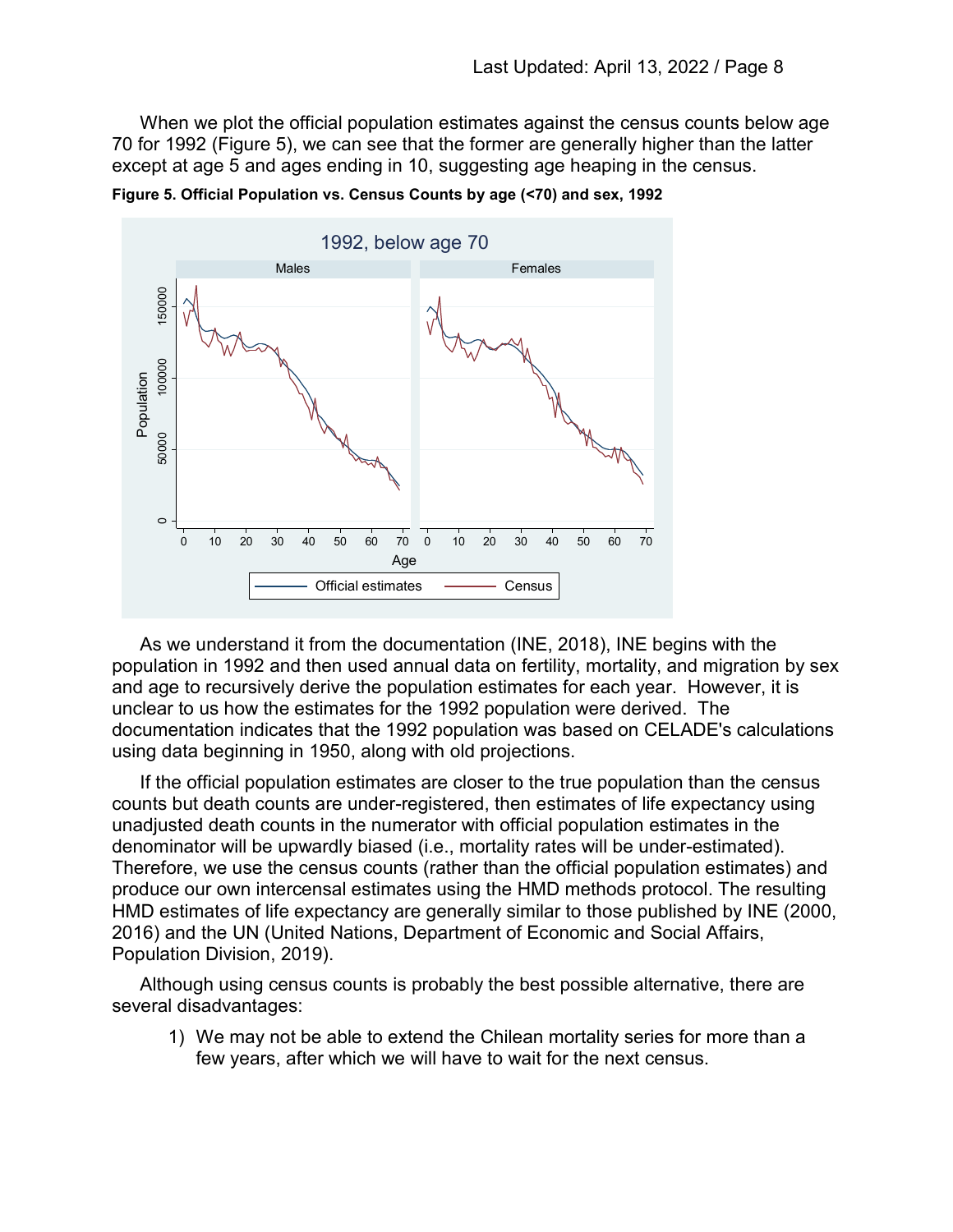- 2) The population at working ages may be underestimated, but it is unlikely to have a substantial influence on mortality.
- 3) The last intercensal period is unusually long (15 years), which may negatively affect the quality of intercensal population estimates.
- 4) Data by single year of age should be used with caution.

# BIRTH COUNT DATA

## Coverage and Completeness

In general, the data are considered to be of good quality, although there are some problems. As reported to the United Nations Statistical Division (2017) by the Chilean National Statistics Office, completeness of birth registration for Chile was 90% or greater in 2012.

Statistics on births have been a concern for INE, not because of unregistered births, but because of delayed registration. INE has elaborated a system called "*inscripciones* tardias" to fix this problem, by updating official counts with births registered up to seven years after the birth (INE, 2004). The percentage of births with delayed registration declined from 5.1% in 1992 to 0.7% in 2006 to 0.3% in 2010 (INE, 2015, 2019). It is thought that many infant deaths occurring before a birth certificate is issued are registered as fetal deaths (INE-CEPAL, 2004).

# DATA QUALITY ISSUES

These data should be used with caution because of data quality issues (e.g., age heaping in the census counts, possible under-estimation of old-age mortality, census undercounts at younger and working ages).

# Age Heaping

- $\div$  Prior to 1990, the raw death counts exhibited patterns of age heaping at ages 40, 50, …, 90 (see Figure 6). By 1990, the age heaping had largely disappeared.
- $\div$  The census counts prior to 1992 showed considerable age heaping at ages 30, 40, …, 80 (see Figure 7). By the 1992 census, age heaping was greatly attenuated.
- $\div$  Correspondingly, the death rates prior to 1990 show notable age heaping at older ages (see Figure 8), which is one of the reasons why we restricted the mortality series for Chile to the period since 1992 (see "GENERAL" section above for more details).
- $\cdot$  As noted above, there is still some age heaping in the 1992 and 2002 census counts.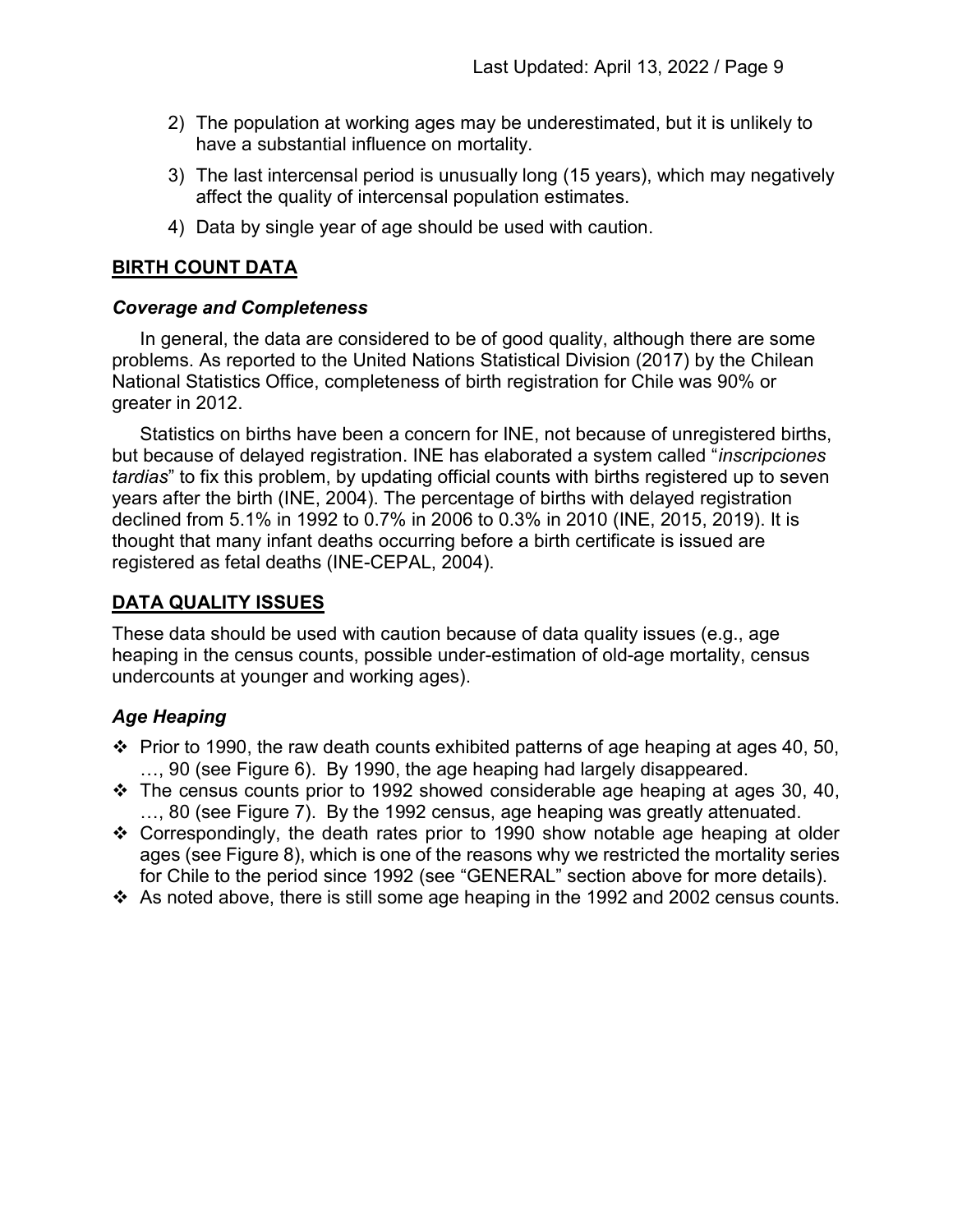

Figure 6. Raw Death Counts by Age. Females, 1950 and 1990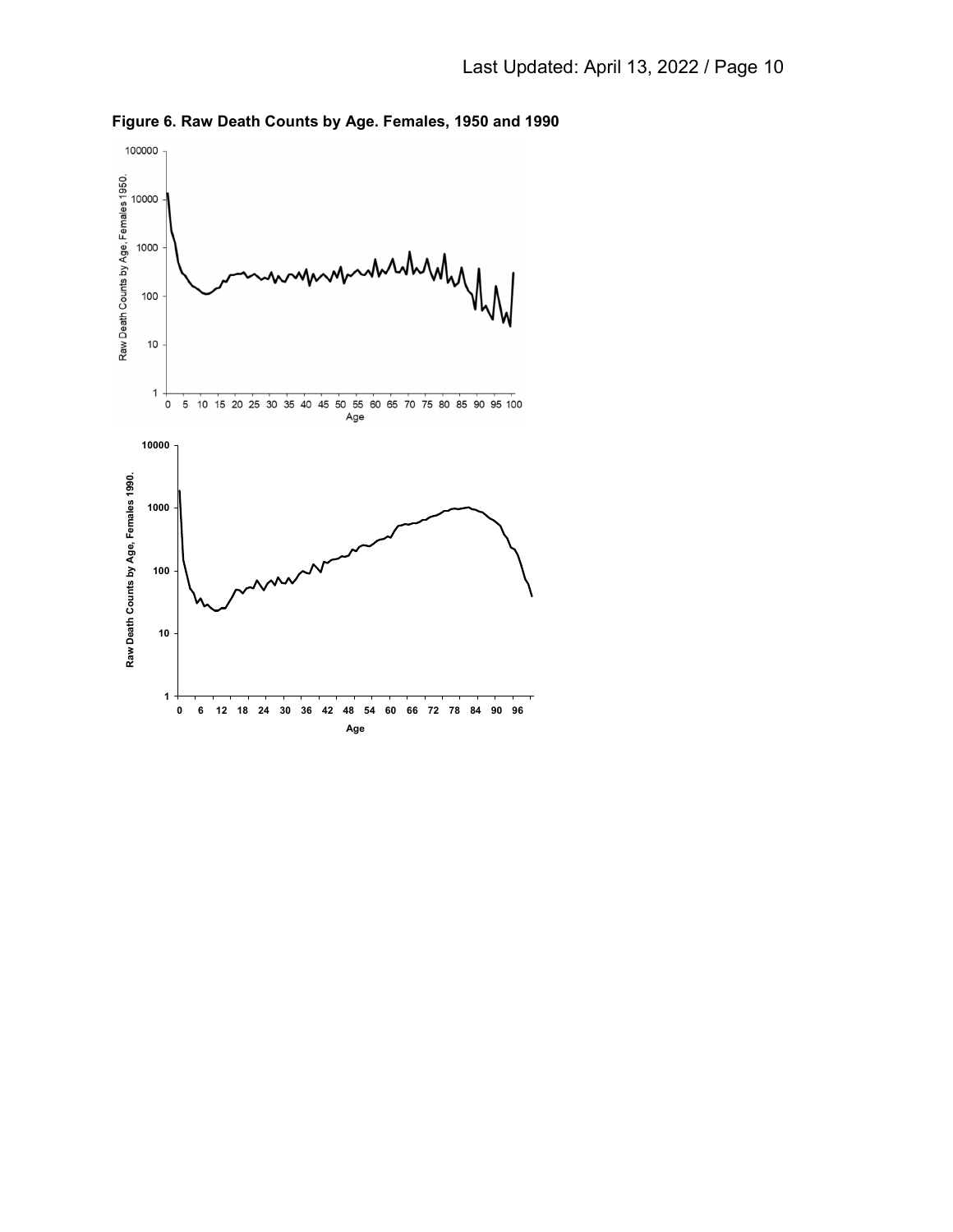

Figure 7. Raw Census Counts by Age. Females, 1952 and 1992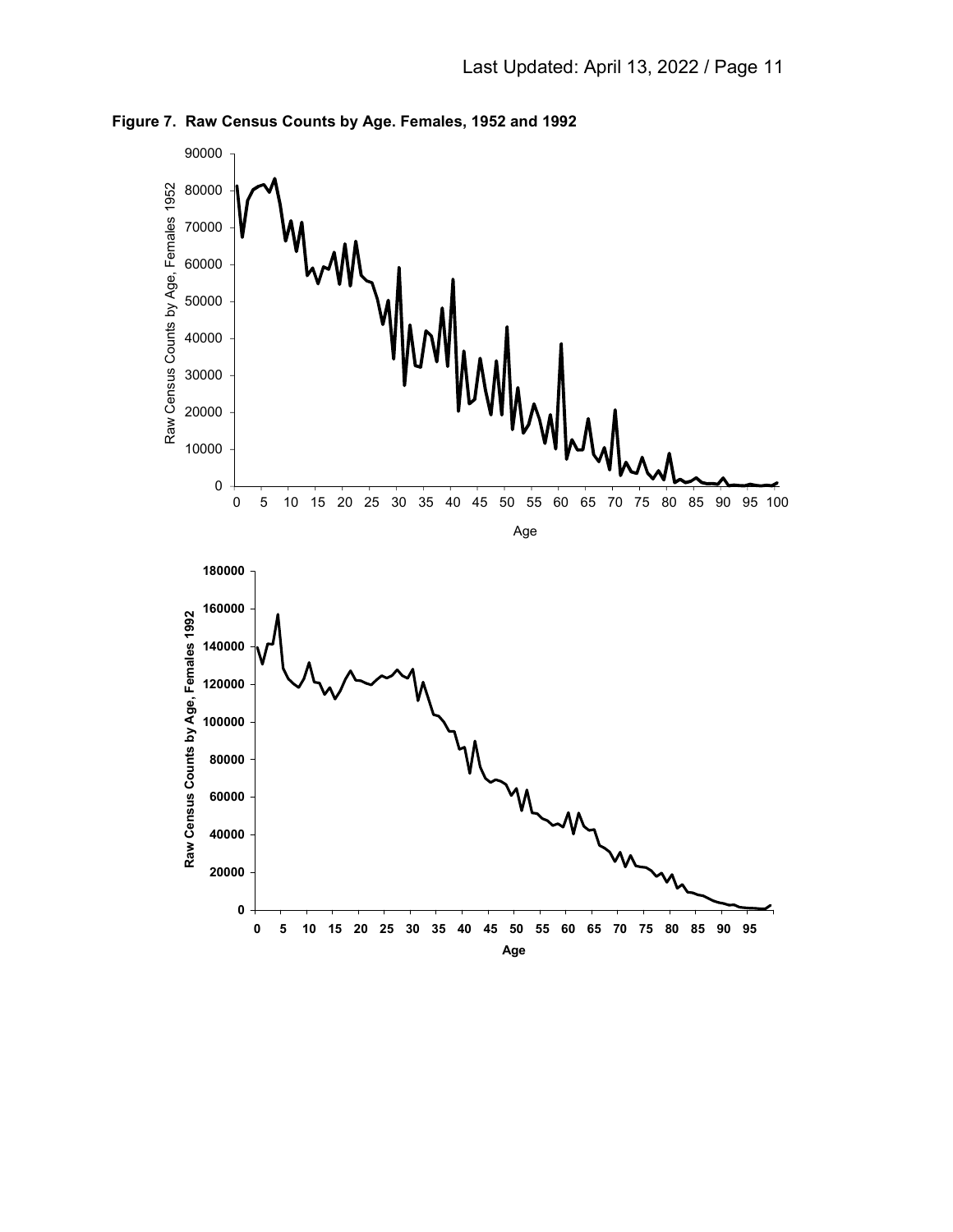

Figure 8. Estimated Death Rates by Age, Females, 1952 and 1990.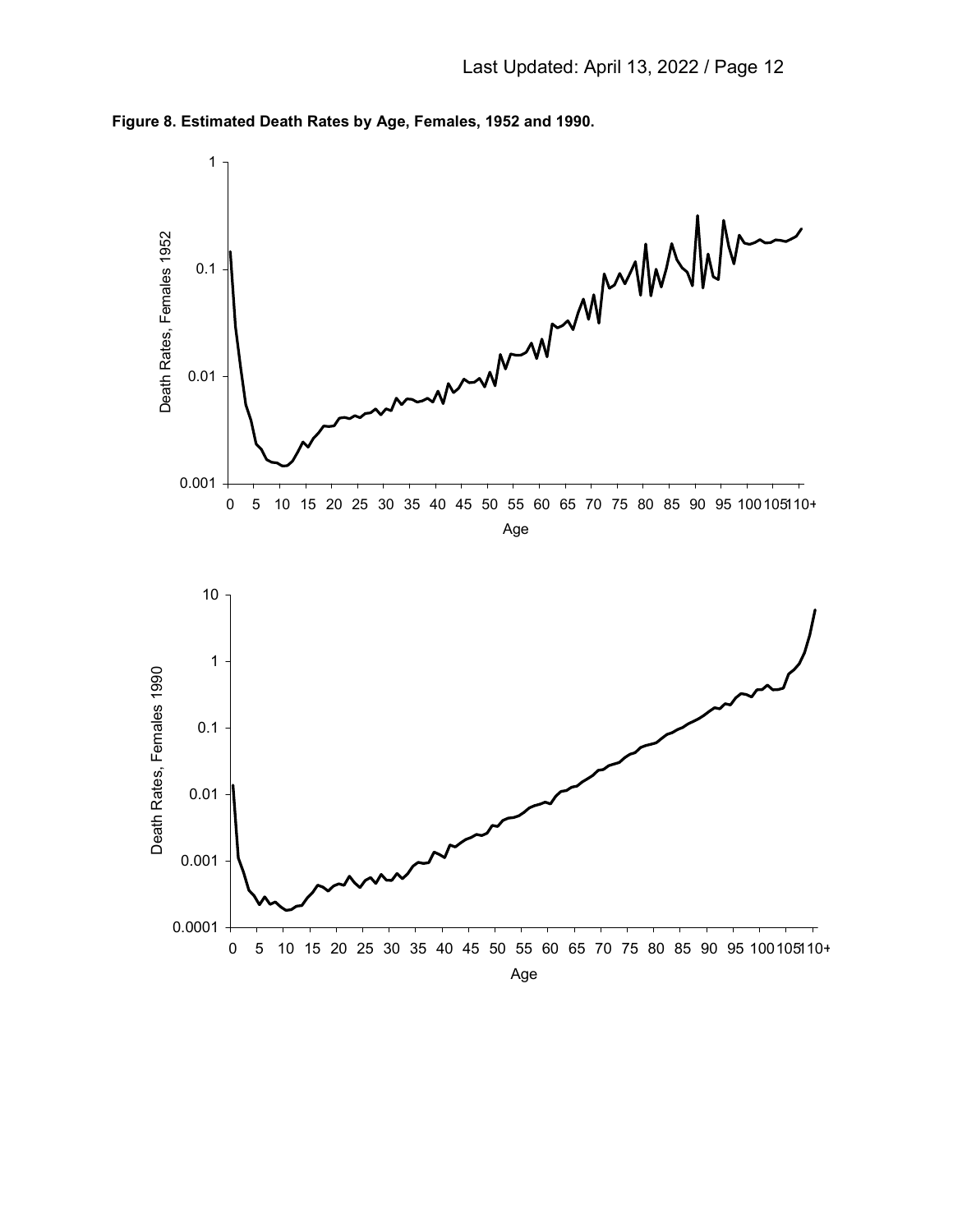## Possible under-estimation of old-age mortality

As noted above, comparison of the census counts with the (adjusted) official population estimates suggest that the census overestimated the population at the oldest ages (see Figures 2-4). However, above age 80 we recalculate population estimates using the extinct cohort or survivor ratio method, which avoids some of these problems of apparent age exaggeration in the census.

If we had used the official population estimates rather than the census counts, our estimates of  $e_{80}$  for the period 1992-2002 would have been similar (e.g., 8.7 years in 2002 using the official population estimates versus 8.6 years using the census counts), but the estimates of  $e_{80}$  after 2002 would have been even higher. For example, the estimate for e<sub>80</sub> in 2017 (among both sexes combined) was 8.8 years; if we had used the official population estimates, the corresponding estimate would have been 9.9 years. There is a similar differential in the estimates of  $e_0$  (79.8 in 2017 when using the census counts versus 80.8 when using the official population estimates). Thus, we conclude that the differences are driven primarily by younger ages (i.e., in 2017, the official population estimates at younger ages were higher than the census counts; because the denominators are bigger for the former than the latter, they yield lower mortality rates and higher estimates of life expectancy).

It is still possible that we are underestimating mortality at older ages, but the problem would have been much worse if we had used the (adjusted) official population estimates in place of the census counts.

#### Census undercounts at younger and working ages

As noted above, there is evidence that the 2002 census may have undercounted the population at young ages, especially below age 20 (see Figure 3) and that the 2017 census undercounted the population at most ages below 70 (see Figure 4). Consequently, it is possible that we have overestimated the mortality rates at younger ages (because the denominators are too small).

# REVISION NOTES

#### Changes with the December 2017 revision:

Life tables: All life tables have been recalculated using a modified methods protocol. The revised protocol (Version 6) includes two changes: 1) a more precise way to calculate a0, the mean age at death for children dying during the first year of life and 2) the use of birth-by-month data (where and when available) to more accurately estimate population exposures. These changes have been implemented simultaneously for ALL HMD series/countries. For more details about these changes, see the revised Methods Protocol (at http://v6.mortality.org/Public/Docs/MethodsProtocol.pdf), particularly section 7.1 on Period life tables and section 6 and Appendix E, on death rates. The life tables calculated under the prior methods (Version 5) remain available at v5.mortality.org but will not be further updated in the future.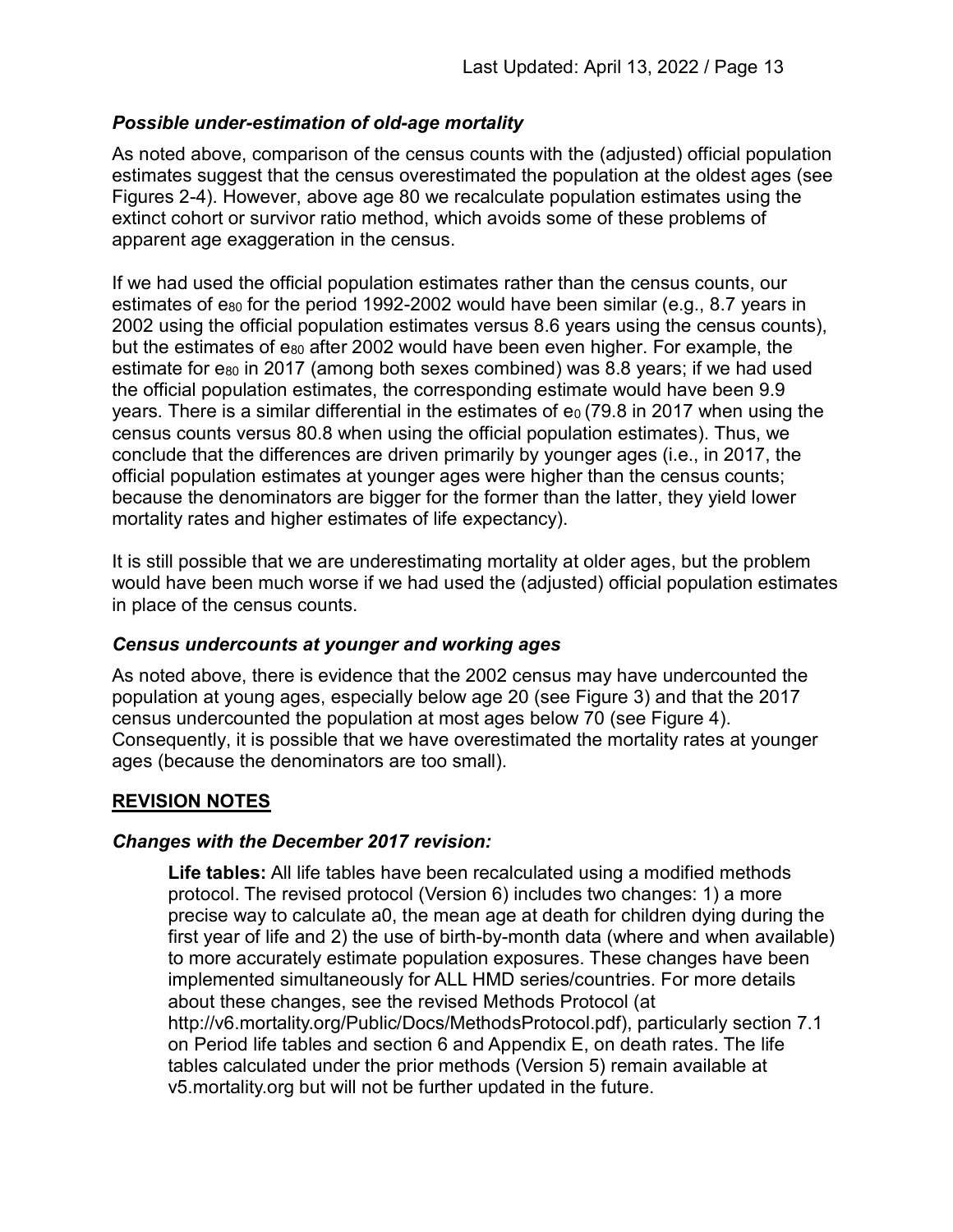## Changes with the October 2020 revision:

Raw Data: We added death and birth counts for 2008-2017. Death counts for 1992-2007 were updated (deaths since 2002 are now available by Lexis triangle; all death counts are available to the maximum age attained; there is no longer an open age interval). We added the 2017 census counts and are no longer using the official population estimates. Thus, we revised all previous population estimates.

## Changes with the April 2022 revision:

Raw Data: We added death and birth counts for 2018-2020 and replaced the death counts for 2016-17 with the most up-to-date counts. The vital statistics for 2020 remain provisional. Furthermore, we aggregated all death counts for 1990- 2020 into 1x1 format (i.e., by calendar year and single year of age to 100+). The death records currently available from DEIS (for 2016-20) do not include year of birth; thus, we cannot derive deaths by Lexis triangle. We could continue to use deaths by Lexis triangle for 2002-15 that were downloaded from DEIS in 2020 (when the dataset still included the year of birth), but there is some uncertainty in the the tabulations by Lexis triangle (i.e., there are many deaths for which the year of birth was missing or there were inconsistencies between reported age, date of birth, and date of death). Therefore, we decided to simply aggregate all the death counts into 1x1 format, which has little impact on the period estimates. For example, when we compared the results using 1x1 deaths counts for all years versus the corresponding estimates if we retain deaths by Lexis triangle for 2002-15, the estimates for life expectancy were nearly identical. The biggest discrepancy in  $e_0$  was for women in 2000: 79.928 (using 1x1 deaths for all years) vs. 79.933 (using deaths by Lexis triangles for 2002-15)—a difference of 0.006 years (or  $\leq$ 0.1%). In the case of e<sub>80</sub>, the largest discrepancy was for men in 2004: 7.343 vs. 7.352, respectively (a difference of 0.009 years or 0.1%).

#### ACKNOWLEDGEMENTS

We thank Miguel Ojeda Labourdette at INE for providing information regarding the data for Chile. We would like to thank Angela Chau and Lisa Yang for their hard work devoted to data search and entry of the Chilean data.

# REFERENCES

Beltrán-Sánchez, H., Palloni, A., Pinto, G., Verhulst, A., 2019. The Latin American Mortality Database (LAMBdA): Methodological Document, Version II, January 2019.

Bonnefoy, Pascale. (2013). Chilean President Apologizes for Census. The New York Times. Accessed June 8, 2020 (https://www.nytimes.com/2013/08/10/world/americas/chilean-presidentapologizes-for-census.html).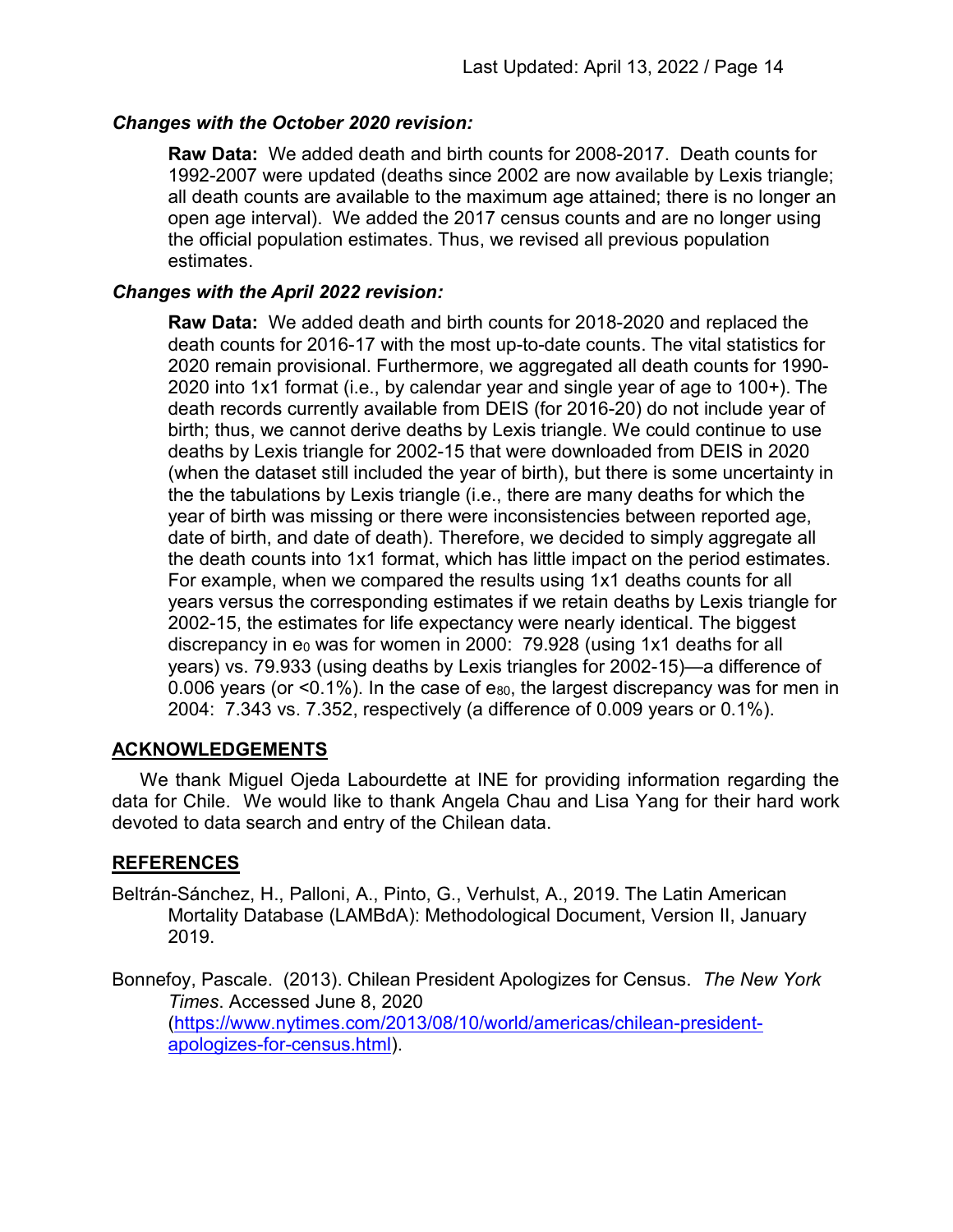- Bravo, D., Larrañaga, O., Millán, I., Ruiz, M., Zamorano, F. (2013). Informe final: Comisión externa revisora del censo 2012. Accessed June 8, 2020 (https://es.slideshare.net/nacioncl/informefinal-ine).
- Goyer, D.S., Draaijer, G.E. (1983). The Handbook of National Population Census: Latin America and the Caribbean. London: Greenwood Press.
- Instituto Nacional de Estadísticas, INE. (1999). Demografía [Demography]. Enfoques Estadísticos 1.

Instituto Nacional de Estadísticas, INE. (2000). Anuario de Estadistiscas Vitales, 2000.

Instituto Nacional de Estadísticas, INE. (2003). Anuario de Estadísticas Vitales 2001.

- Instituto Nacional de Estadísticas, INE. (2004). CHILE: Tablas Abreviadas de Mortalidad por Sexo Total País y Regiones 2001-2002 [Abridged life tables by sex for the country and its regions 2001-2002].
- Instituto Nacional de Estadísticas, INE. (2005). Regístro de Chilenos en el Exterior Resultado Final [Chileans living abroad—final results]. Enfoques Estadísticos 28.
- Instituto Nacional de Estadísticas, INE. (2015). Estadísticas Vitales, Anuario 2013. Anexos Resultados para región de acuerdo al método de inscripciones tardías de los nacimientos, País, Nacidos vivos, defunciones generales, matrimonios, defunciones de menores de un año, menores de 28 días y fetales, 1973-2013. Santiago: Instituto Nacional de Estadísticas. Accessed February 10, 2020 (http://www.ine.cl/docs/default-source/nacimientos-matrimonios-ydefunciones/cuadros-estadisticos/2013/ine\_anuario-de-estad%C3%ADsticasvitales\_2013\_tabulados.xlsx?sfvrsn=7028c915\_5
- Instituto Nacional de Estadísticas, INE. (2016). Chile: Tabla de Vida per Método de Mortalidad óptima. Santiago: INE.
- Instituto Nacional de Estadísticas, INE. (2019). Anuario de Estadísticas Vitales, 2017. Anexo B, Tabulado 1.2.2-01 Nacidos vivos, ocurridos e inscritos / corregidos. Santiago: Instituto Nacional de Estadísticas. Accessed January 27, 2020 (http://www.ine.cl/docs/default-source/nacimientos-matrimonios-ydefunciones/cuadros-estadisticos/2017/anuario-de-estad%C3%ADsticas-vitales-2017-tabulados.xlsx?sfvrsn=b9dfaa14\_6).
- Instituto Nacional de Estadísticas, INE. (2018). Estimaciones y proyecciones de la población de Chile 1992-2025, Total País: Methodología y principales resultados. Accessed June 1, 2020 (http://www.ine.cl/docs/defaultsource/proyecciones-de-poblacion/metodologia/proyecci%C3%B3n-base-2017/ine\_estimaciones-y-proyecciones-de-poblaci%C3%B3n-1992-2050\_base-2017\_metodolog%C3%ADa.pdf?sfvrsn=2e61d4ae\_6).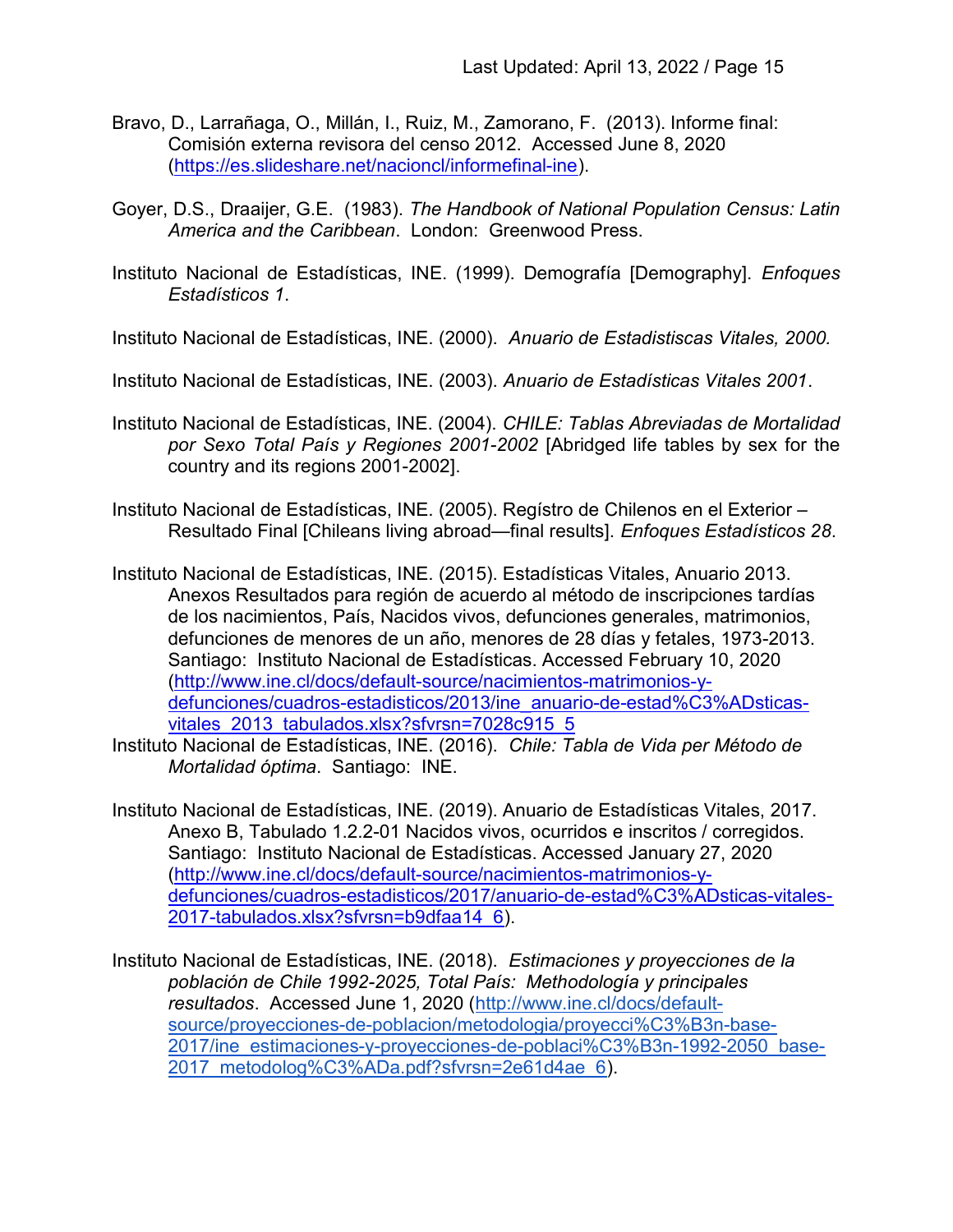- Instituto Nacional de Estadísticas y la Comisión Económica para América Latina y el Caribe, INE-CEPAL. (2004). CHILE: Proyecciones y Estimaciones de Población. Total País 1950-2050.
- Kappes, Hector. (1993). 150 Aniversario del Instituto Nacional de Estadísticas Algunos Hitos Significativos [150th Anniversary of the INE some key historical moments]. Estadistica & Economia 6. Instituto Nacional de Estadísticas.
- Núñez, M Loreto and M Gloria Icaza. (2006). "Quality of Mortality statistics in Chile, 1997- 2003." Rev Méd Chile; 134: 1191-1196.
- United Nations, Department of Economic and Social Affairs, Population Division, 2019. World Population Prospects 2019, Online Edition. Rev. 1.
- United Nations Statistics Division, 2017. Coverage of civil registration system, births and deaths [electronic resource]. Accessed June 20, 2018 (https://unstats.un.org/unsd/demographic-social/crvs/).
- Wang, H., Abajobir, A.A., Abate, K.H., Abbafati, C., Abbas, K.M., Abd-Allah, F., Abera, S.F., Abraha, H.N., Abu-Raddad, L.J., Abu-Rmeileh, N.M., 2017. Global, regional, and national under-5 mortality, adult mortality, age-specific mortality, and life expectancy, 1970–2016: a systematic analysis for the Global Burden of Disease Study 2016. The Lancet 390, 1084–1150.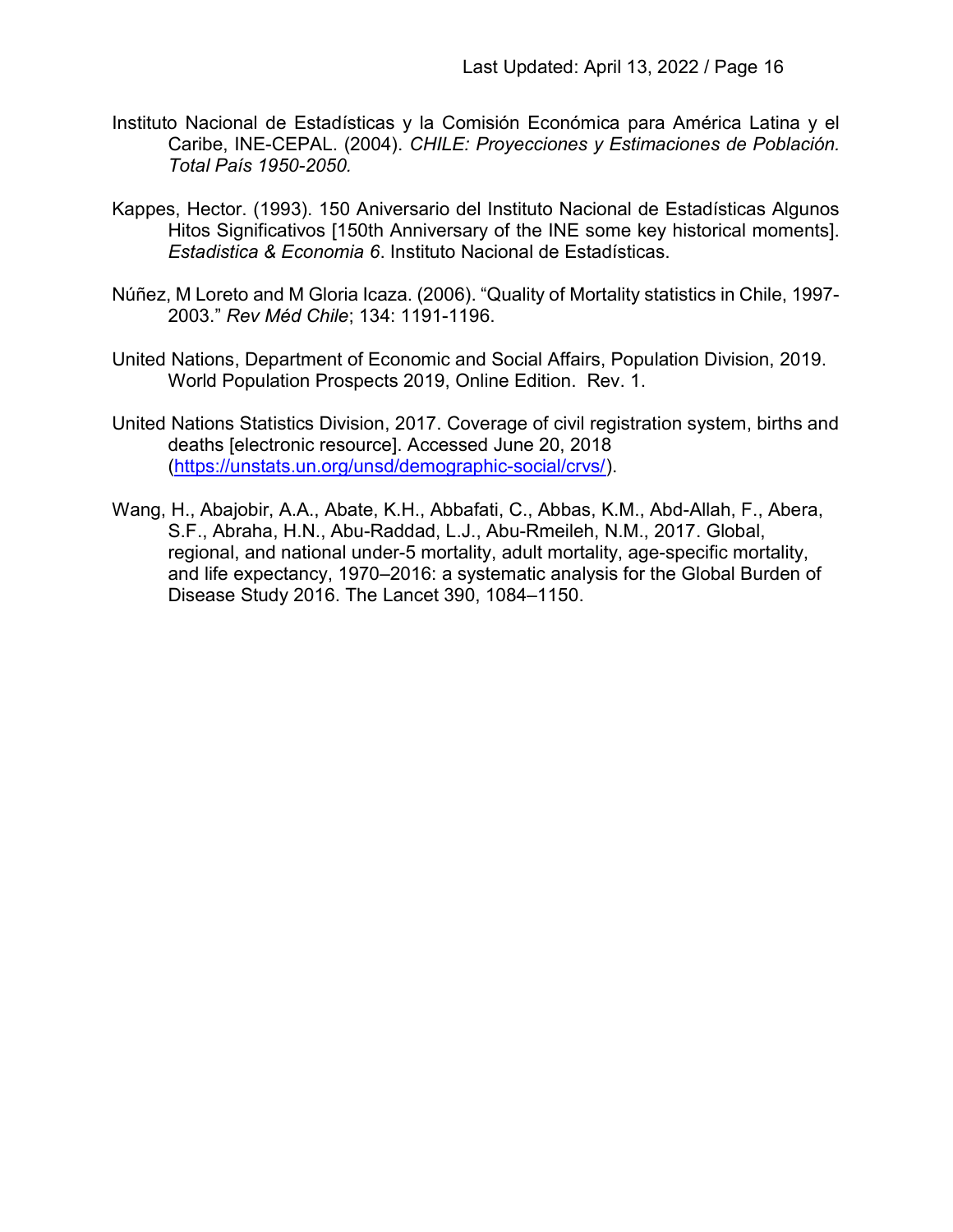# APPENDIX 1:

# DESCRIPTION OF ORIGINAL DATA USED FOR HMD CALCULATIONS

## DEATHS

| Period Type of Data                                                   | Age Grouping RefCode(s) <sup>†</sup> |                                                                                                                            |
|-----------------------------------------------------------------------|--------------------------------------|----------------------------------------------------------------------------------------------------------------------------|
| 1992- Annual number of deaths (de facto population) by sex and single | $[0,1,,max,$ unk $ 19 $              |                                                                                                                            |
| $\gamma$ year of age (1x1)                                            |                                      |                                                                                                                            |
| 2016- Annual number of deaths (de facto population) by sex and single |                                      |                                                                                                                            |
| $\gamma$ year of age $(1x1)$                                          |                                      |                                                                                                                            |
|                                                                       |                                      |                                                                                                                            |
| and single year of age $(1x1)^a$                                      |                                      |                                                                                                                            |
|                                                                       |                                      | $[0,1,,max,$ unk $[70]$<br><b>Provisional</b> annual number of deaths (de facto population) by sex $[0,1,,max,$ unk $[70,$ |

† The reference code is used in the raw data files (Input Database) to link data with sources. unk = deaths of unknown age

<sup>a</sup> The death counts for 2020 remain provisional. Provisional death counts for 2020 [Cifras provisionales 2020] were published in February 2022. The raw death counts used for the HMD (which were downloaded from DEIS on March 14, 2022, RefCode=70) were only slightly higher than the provisional counts published in February 2022.

#### POPULATION

|      | Period Type of Data                                                                                                   | Age Grouping RefCode(s) <sup>†</sup> |    |
|------|-----------------------------------------------------------------------------------------------------------------------|--------------------------------------|----|
| 1992 | Census counts (de facto population) as of April $22th$ , by sex and<br>single year of age to $99+$ .                  | $ 0, 1, \ldots, 99+$                 | 25 |
| 2002 | Census counts (de facto) as of April 24 <sup>th</sup> , by sex and single year of $[0, 1, , 107]$<br>age to $108 +$ . | 108+                                 | 26 |
| 2017 | Census counts (de facto) as of April 19th, by sex and single year of<br>age to 100+.                                  | $0, 1, \ldots, 107,$<br>$100+$       | 27 |

† The reference code is used in the raw data files (Input Database) to link data with sources. unk=population of unknown age

# BIRTHS BY SEX

| Period                                                                                         | Type of Data                                                                                      | RefCode(s) |  |
|------------------------------------------------------------------------------------------------|---------------------------------------------------------------------------------------------------|------------|--|
|                                                                                                | 1907-2019 Live birth counts for the <i>de facto</i> population by sex and calendar year   1-9, 60 |            |  |
| 2020                                                                                           | <b>Provisional</b> live birth counts for the <i>de facto</i> population by sex                    | 61         |  |
| $+$ The reference each is used in the rew data files (lnput Detabose) to link data with equres |                                                                                                   |            |  |

† The reference code is used in the raw data files (Input Database) to link data with sources.

#### BIRTHS BY MONTH

| l Period | Type of Data                                                                                                       | $ $ RefCode(s) <sup>1</sup> |
|----------|--------------------------------------------------------------------------------------------------------------------|-----------------------------|
|          | $^+$ 1947-2019ª Live birth counts for the <i>de facto</i> population by month and calendar year $\sqrt{32\cdot37}$ |                             |

† The reference code is used in the raw data files (Input Database) to link data with sources.

<sup>a</sup> The provisional data for 2020 do not include birth counts by month.